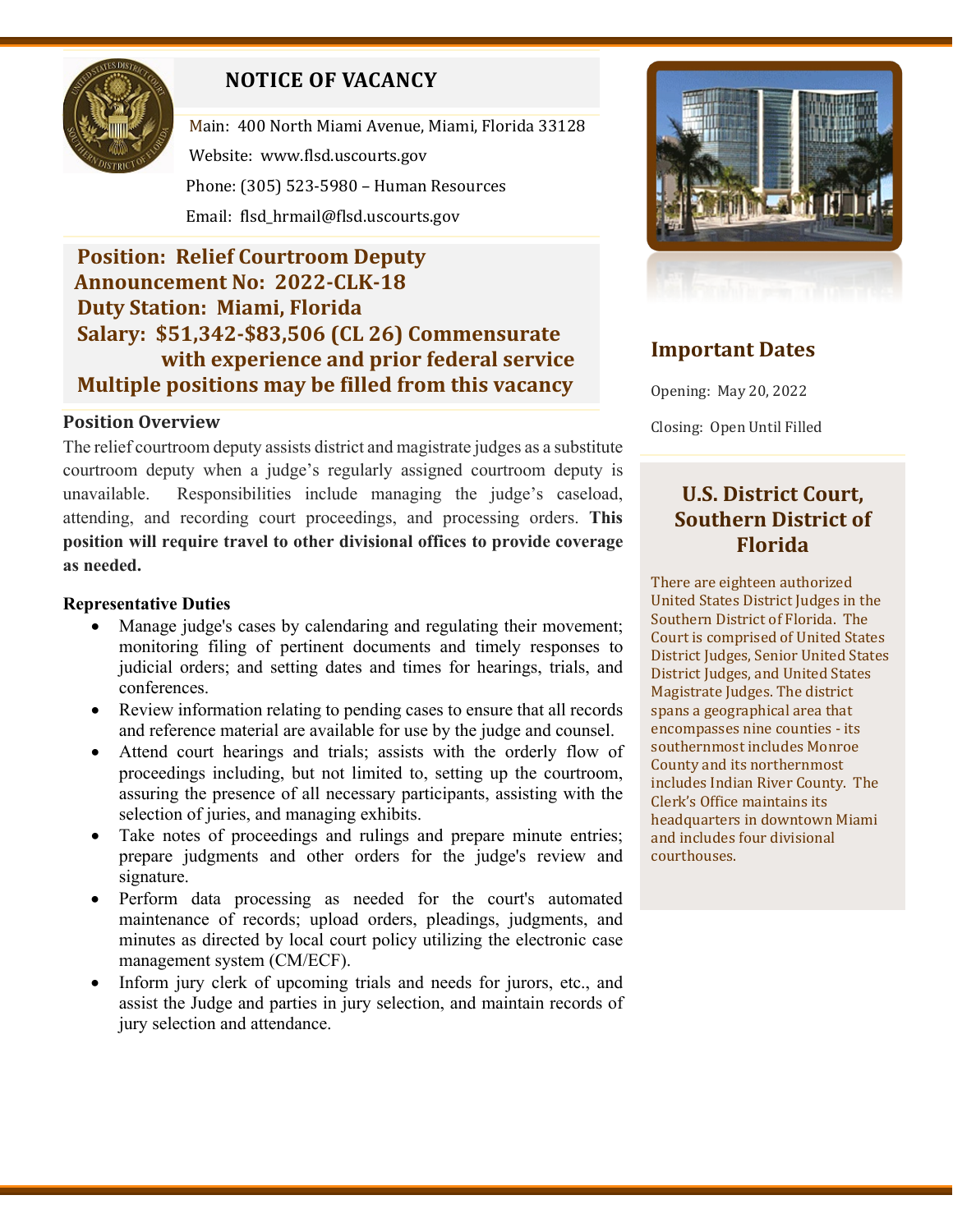## **Relief Courtroom Deputy – Announcement No. 2022-CLK-18 Page 2 of 3**

- Assist in the accurate statistical reporting requirements of the Administrative Office.
- Act as a liaison between the Clerk's Office, the bar, and the Judge to ensure that cases proceed smoothly and efficiently; serves as a primary source of information on scheduling conferences, hearings, trials, and other case processes. Operates and monitors the digital audio recording (DAR) as required.
- Perform case administration duties and/or assist employees in performing case administration duties.
- Perform all functional duties associated with the Clerk's Office including, but not limited to intake, cashiering, docketing, quality control, appeals, records, financial reports, and jury.
- Accept filings and dockets civil and criminal cases and pleadings, acts as a resource for litigants and the public.

#### **Qualification Requirements**

One year of specialized experience is required. Specialized experience is defined as progressively responsible clerical or administrative experience requiring the regular and recurring application of clerical procedures that demonstrate the ability to apply a body of rules, regulations, directives, or laws and involve the routine use of specialized terminology and automated software and equipment for word processing, data entry or report generation. Such experience is commonly encountered in law firms, legal counsel offices, banking and credit firms, educational institutions, social service organizations, insurance companies, real estate firms, title companies, and corporate headquarters or human resources/payroll operations. **Excellent customer service and problem-solving skills, and a high level of technical/computer aptitude are required for this position. Experience and knowledge of CM/ECF system and a good knowledge of the federal and local rules are required. Familiarity with statistical reports processes and knowledge of federal and local rules are highly desired.**

#### **Preferred Experience**

Bachelor's degree or advanced degree in legal studies or related fields. Current or previous operations specialist or courtroom deputy clerk experience is highly desired.

#### **Desirable Characteristics**

The successful candidate should be a self-starter, mature, highly organized, poised, demonstrate initiative, possess tact and good judgment, be dependable and always maintain a professional demeanor. The candidate must have the ability to meet the public, work harmoniously with others in a team-based organization, and communicate effectively, both orally and in writing. The candidate must also work effectively in a fast-paced atmosphere dealing with numerous and diverse legal issues.



#### **How to Apply**

Submit the completed application package electronically in pdf format. The required items must be consolidated into one pdf document in the order listed below. Do not copy/paste your documents into the email. Please make sure to annotate Announcement Number:

**2022-CLK-18** on the subject line and email to:

#### **[flsd\\_hrmail@flsd.uscourts.gov](mailto:flsd_hrmail@flsd.uscourts.gov)**

A complete Application includes:

- 1. A complete Application includes:
- 2. Cover Letter outlining the extent to which you possess the knowledge, skills, and abilities listed in the Qualification Requirements section.
- 3. Detailed Resume
- 4. AO78 Application for Judicial Employment (The application can be found on our web site www.flsd.uscourts.gov under the employment tab, how to apply)